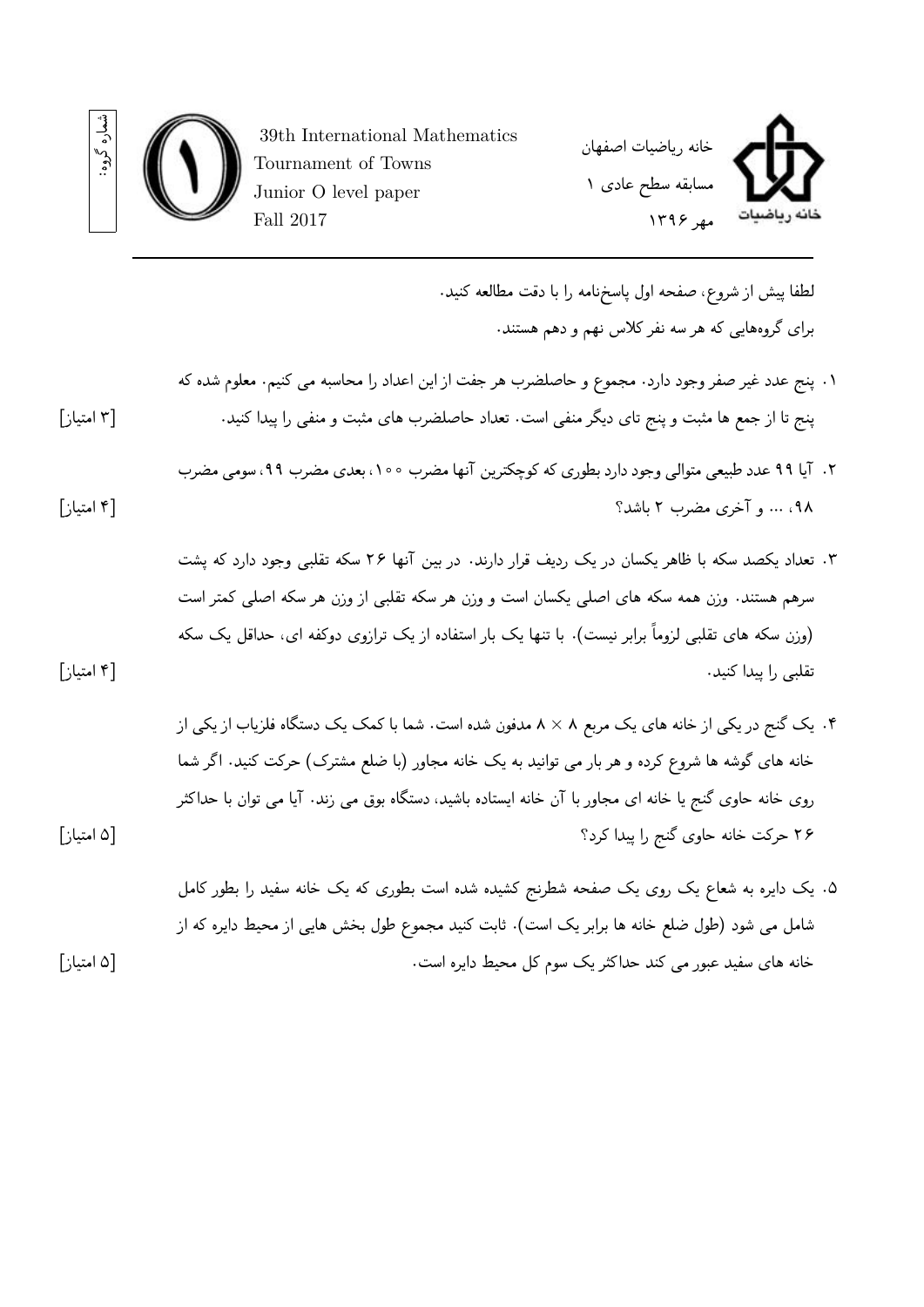

*(The result is computed from the three problems with the highest scores.) Grades 8 – 9 (ages 13-15)*

points problems

3

4

4

- **1.** There are five nonzero numbers. For each pair of the numbers, their sum and product have been computed. It turned out that five of the sums are positive and the other five are negative. Find the number of positive and negative products.
- **2.** Do there exist 99 consecutive natural numbers such that the smallest one is divisible by 100, the next by 99, the third by 98, …, and the last one by 2?
	- **3.** One hundred coins, identical in appearance, lie in a row. Among them are exactly 26 fake coins, which lie consecutively. The weights of all true coins are the same while each fake coin is lighter that a true one (fake coins do not have necessarily equal weights). Find at least one fake coin with a single use of a two-cup scale.
	- **4.** A treasure is buried in one of the cells of an 8 *×* 8 square. You start with a metal detector in one of the corner cells, and can move to cells, which are adjacent by side. The metal detector beeps if you are standing on the cell with the treasure or on a cell adjacent to it by side. Is it possible to identify the cell with the treasure by making no more than 26 moves?
	- **5.** A circle of radius 1 is drawn on a chessboard so that it contains an entire white cell (the sides of the cells are equal to 1). Prove that the parts of the circumference passing through white cells have total length at most 1/3 of the total length of the circumference.
- 5

5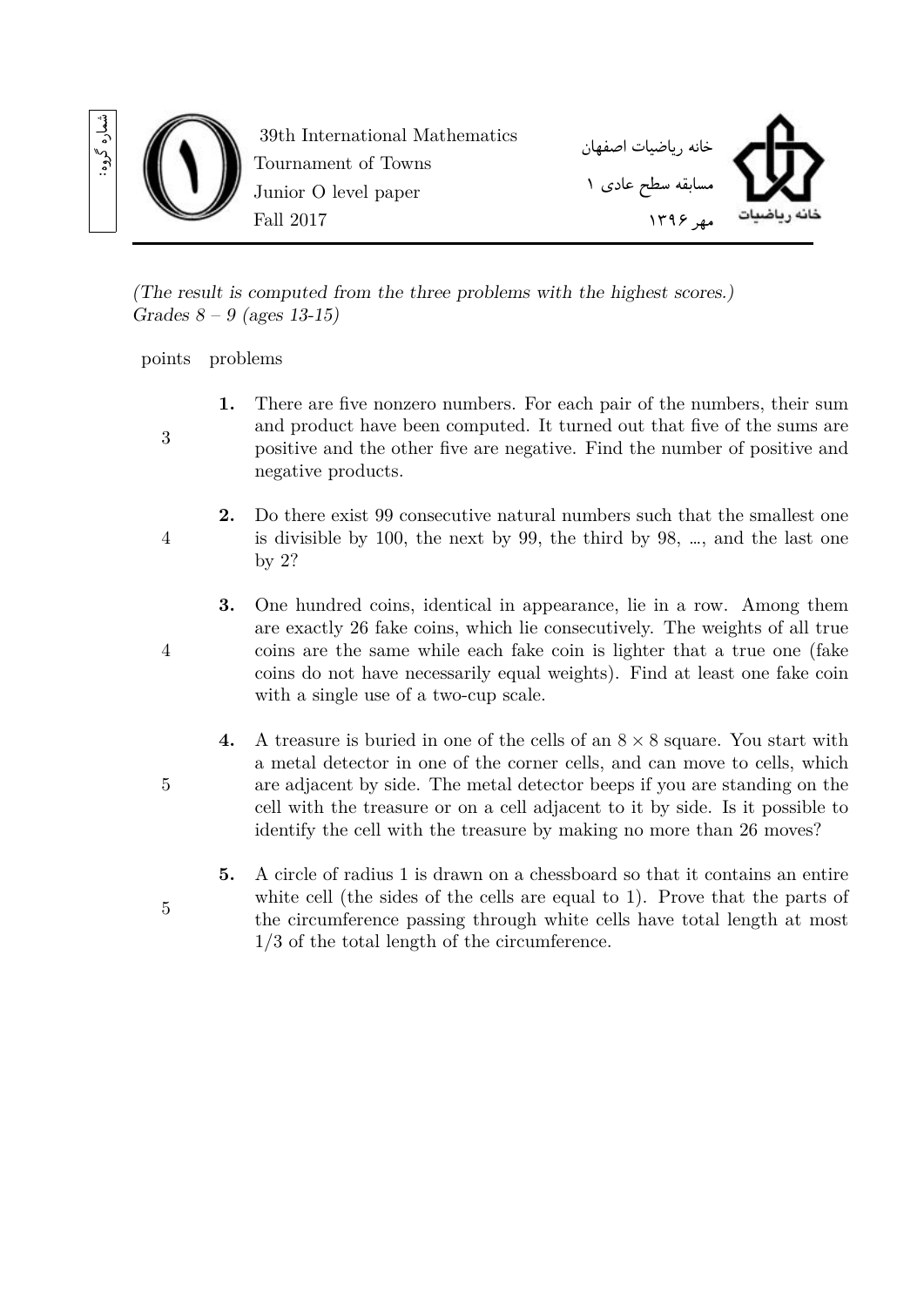

39th International Mathematics Tournament of Towns Senior O level paper Fall 2017

شماره گروه:

لطفا پيش از شروع، صفحه اول پاسخ نامه را با دقت مطالعه کنيد. برای گروه هایی که حداقل یک نفر کلاس یازدهم و دوازدهم هستند.

- .١ آیا اعداد غیر صحیح *x* و *y* وجود دارند بطوری که *{y* + *x}* = *{y{.}x{*؟ (منظور از *{x {*بخش اعشاری *x* است.) [۴ امتیاز]
- .٢ فرض کنید *CL* یک نیمساز مثلث *ABC* باشد. عمود منصف ضلع *AC* پاره خط *CL* را در نقطه *K* قطع می کند. ثابت کنید دایره های محیطی مثلث های *ABC* و *AKL* مماس اند. [۴ امتیاز]
- .٣ ٢١ عدد غیر صفر وجود دارد. مجموع و حاصلضرب هر جفت از این اعداد را حساب کرده ایم. معلوم شده است که نصف مجموع ها مثبت و نصف دیگر منفی است. ماکسیمم تعداد حاصلضرب های مثبت چند تا است؟ [۴ امتیاز]
- .۴ (a (آیا ممکن است که یک کره با شعاع دلخواه وجوه یک چهاروجهی منظم را در دایره هایی به شعاع ١ و ٢ و ٣ و ۴ قطع کند؟ [٣ امتیاز]
- (b (همین سوال را برای یک کره به شعاع ۵ جواب دهید. [٣ امتیاز]
- .۵ در خانه گوشه پایین و سمت چپ یک جدول ١٠٠ *×* ١٠٠ یک مهره قرار دارد. در هر حرکت مهره را به یک خانه مجاور می بریم، حرکات یکی در میان افقی و عمودی است و از حرکت افقی شروع می شود. با این حرکات مهره ابتدا به خانه گوشه بالا و چپ و سپس به خانه گوشه بالا و راست می رسد. ثابت کنید دو خانه مجاور (با ضلع مشترک) مثل *a* و *b* وجود دارند که مهره حداقل دو بار از خانه *a* به خانه *b* می رود. [۵ امتیاز]